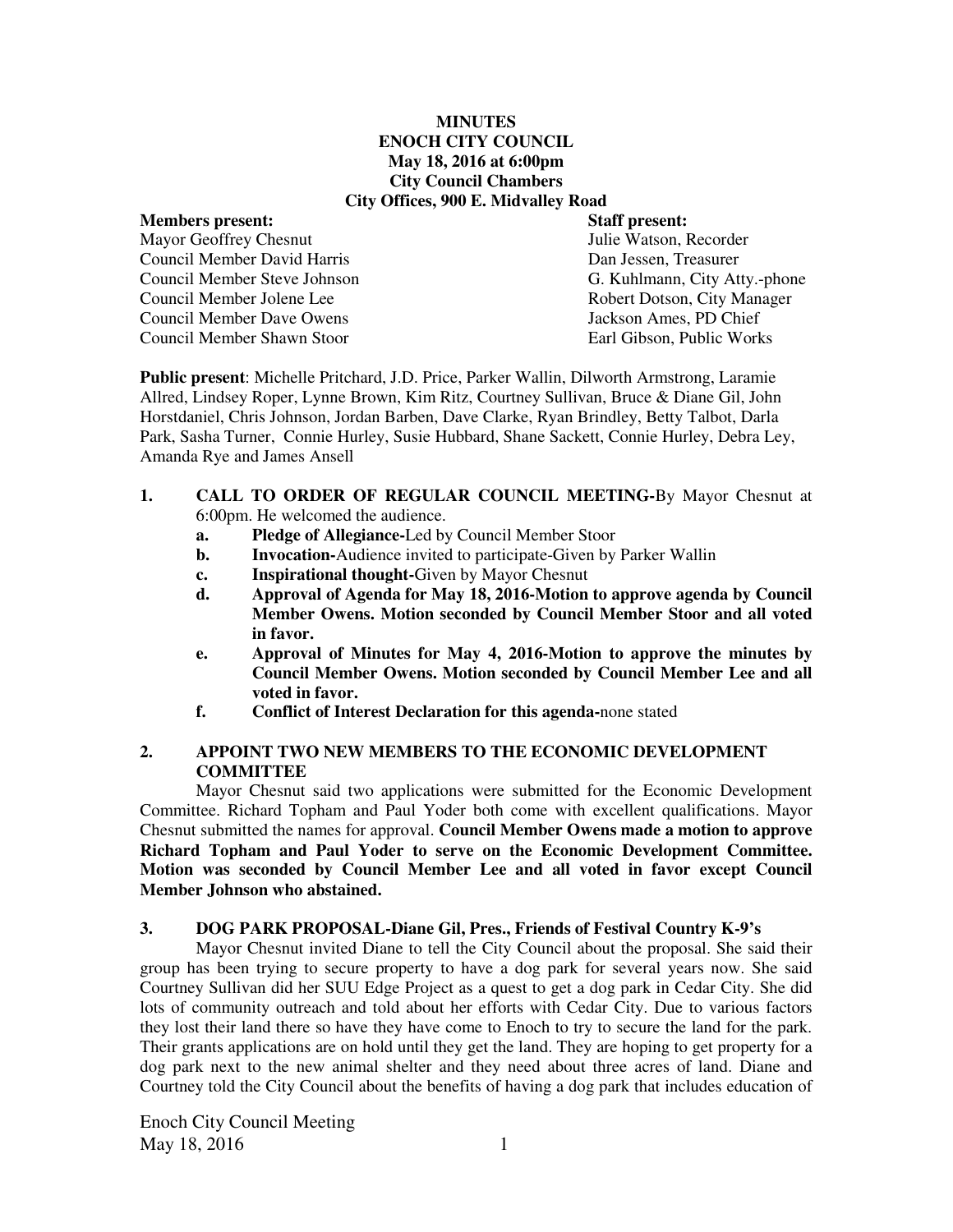animal owners and socialization of shelter dogs so that they can be adopted out. They showed a power point with a layout for the dog park saying it would be very low maintenance and completely fenced. There group helps with shelters and responsible dog ownership and training opportunities. The benefit of a dog park is to provide a safe place for people to exercise their dogs. That makes for good neighbors and socialized animals. They would need a commitment for the land in order to be able to apply for the grants that will pay for the building of the park and its amenities. They have had contractors volunteering to help them. It would also depend on community volunteerism. **S**couts could be recruited to help with projects such as benches. Very positive events are held at dog parks that provide a great benefit to the community.

Council Member Lee asked what Animal Control Officer Chris Johnson thinks. She said this is a great idea and they want a park here. She told more about the grants adding it will be low maintenance if they can just get the commitment for the land. It will show we are pro animal in our community. Council Member Lee asked if the north end of Enoch is not too far away. Chris said currently people go to St. George for the dog parks.

Council Member Owens asked if they are proposing the City donate the land. Mayor Chesnut said that has yet to be worked out. This would be the Enoch City Dog Park. City Manager Dotson said he met with them and discussed it. We relayed the challenges Enoch has in regard to volunteerism. A lot of promises fall through. We have to work on the premise that the City will maintain the park. We can work with them as staff to create an area that is low maintenance that the City crew can care for. If we have volunteers that would be great but we can't depend on it. The new shelter will be built on property recently purchased by the City and it is away from homes. This would be great for Enoch but it must be clear this is an Enoch City park and we are in control. Mayor Chesnut thanked them for presentation saying we will discuss this on the next agenda when we will have some legal and fiscal information available.

## **4. PUBLIC HEARING ON 2016-2017 BUDGET**

Mayor Chesnut asked for a motion to enter the public hearing. Council Member Lee had a statement prior to the motion. She said she wanted to propose a change in the fee structure talked about in the last meeting. The \$1 sewer fee increase is not enough to cover the shortfall and she wants to propose a \$2 fee increase to cover the fund. **Council Member Lee made a motion to go into the public hearing on the 2016-2017 budget. Motion was seconded by Council Member Owens and all voted in favor.** 

Mayor Chesnut invited public comments asking residents to state name and address for the record. He added this is one of the most important things we do for accountability for our resident's money.

John Horstdaniel of 5459 N. Enoch Road said hearing about Council Member Lee's idea it is great and \$2 is not too much. He talked to City Manager Dotson when we ran short and did not have the fireworks. If we put it out to the people for a small increase most folks will have no problem. He agrees we should cover this deficit and building up the fund is a very important thing so the City crew has good equipment to work with.

Darla Park of 4279 Morgan Drive said she said on a fixed income even a small amount is a big deal. We are equal or higher than other cities for utilities. She hopes we could get it another way like from property taxes. It is easier if added into taxes than by the month. Many are in the same boat as she is with a fixed income.

Shane Sackett of 4244 Driftwood said a lot of people don't realize that our utilities are very reasonable in cost. He has no problem with the \$2 increase. Most cities are much higher. We want to see our City prosper.

Debra Ley of 1887 Midvalley Road said you keep raising taxes and we do not need to do that. We need to look at increases and deal with them the best way we can to cut back.

There were no other comments. Mayor Chesnut thanked those commenting.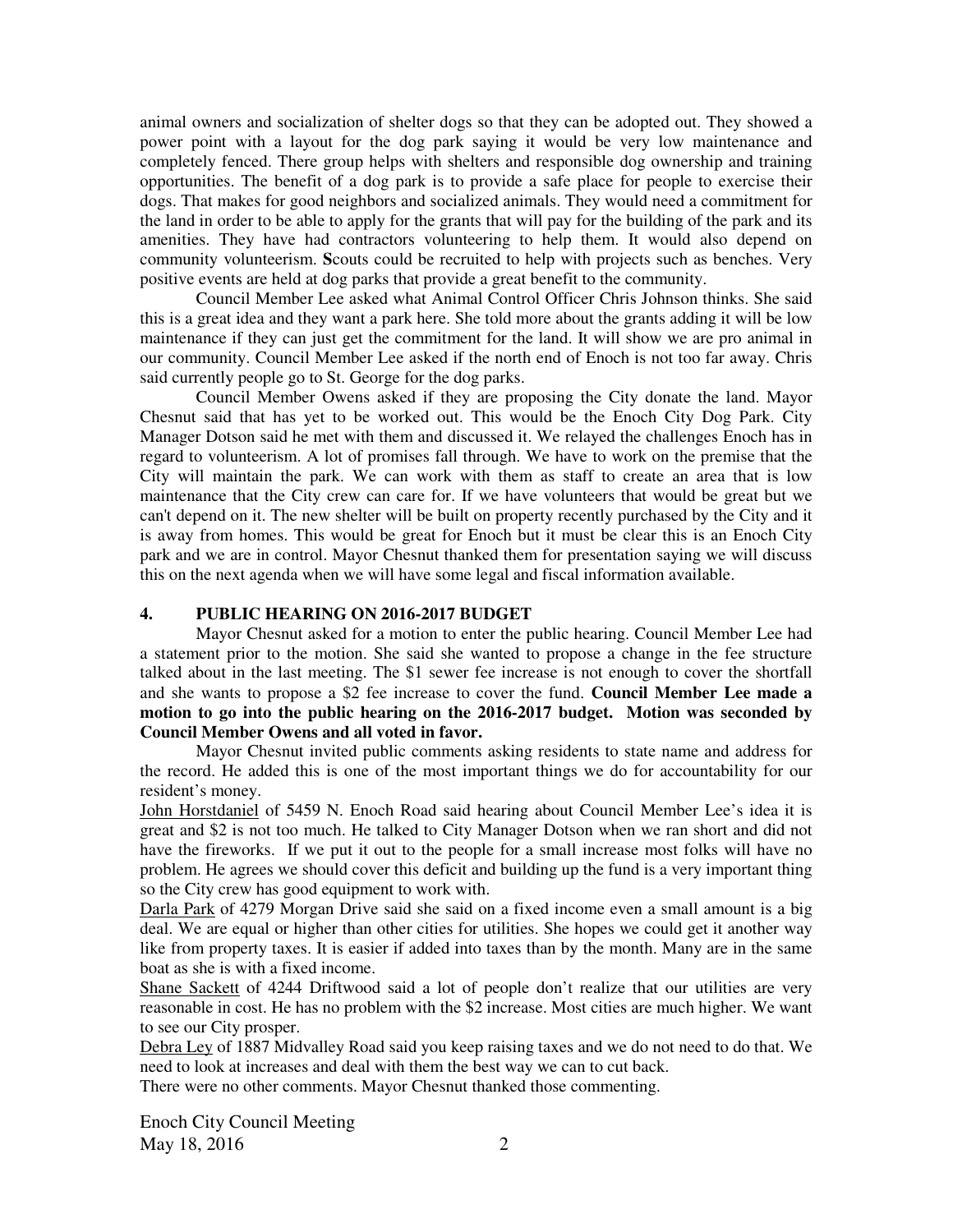Mayor Chesnut asked for motion to end the public hearing**. Council Member Harris made a motion to close the public hearing and return to the regular meeting. Motion was seconded by Council Member Johnson and all voted in favor.** 

## **5. RESOLUTION NO- 2016-05-18-A A RESOLUTION ADOPTING A CERTIFIED TAX RATE AND BUDGET FOR THE FISCAL YEAR ENDING JUNE 30th, 2017**

Mayor Chesnut read the resolution. Treasurer Dan Jessen clarified to say this is one of the things that are hard to understand. This is to adopt the budget and the certified tax rate except we don't know the actual rate at this time. By State statute we have to adopt the tax rate or raise taxes if we don't accept the rate. The certified tax rate we are accepting is a rate that keeps things at the status quo. Dan said the tax rate floats and is done by formula. We know what we need to get in taxes and they tell us what we will receive based on assessed value of the land. We receive a constant flow of revenue. As we grow we get more tax dollars with new homes.

Mayor Chesnut thanked Dan saying the fee schedule is part of this budget but is a separate item on the agenda. In this budget we have a \$1 raise figured in. The proposed \$2 rate increase changes it now. Council Member Lee added the \$1 increase did not quite raise enough revenue to balance the budget. Dan elaborated on some wiggling in payroll and other things. Council Member Harris said we knew we needed the \$2 back when we took for the drainage enterprise fund. His thinking was a \$1 increase this year and \$1 next year might be more palatable to residents. Council Member Lee proposed again that we do a \$2 increase now. Council Member Owens said in talking with Dan and City Manager Dotson this is a business and needs to run at a profit. It is better for the people for the enterprise fund to be efficient. A \$1 raise now and \$1 next year takes too long. He talked about the sewer treatment plant that serves us all and the increases we had from their upgrade. If we have any issues come up we will be short again.

Council Member Johnson said we discussed the needs for the sewer company and we decided to make the raise of \$1 and do other adjustments. We have extra in other areas to adjust and so he sees no need to raise it more this year. He does not like to raise fees based on worst case scenarios. If needed, we can raise it whenever we want to. He said he prefers to stay with the \$1 as planned. There was more brief discussion about the pending pay increases, equipment age and reliability and best practices in enterprise funds which are businesses. Council Member Lee said there is more to survival than bare minimum funding. What we need is to improve. Let's use the right size bandage to fix the problem. We don't have enough in the sewer fund to be solvent. Let's not just "get by".Council Member Johnson said "survive" means we balance the budget and we should not be pessimistic and search for the worst case that may happen or not.

Mayor Chesnut said he does not disagree with the underlying premise but if we make a \$2 increase should wait for a justification to do so. He clarified the issue is the timing of the increases. Council Member Lee said her interpretation of needs is different. Employees need a raise. Council Member Johnson said he realizes it is good to give a raise. He does not believe in cost of living increases and said we should not compare Enoch with other cities. Council Member Johnson said the City employees should make what others in Enoch make. He is ok with a modest raise. He would do it based on average income of residents here. Council Member Harris cited issues with the solvency of an enterprise fund saying if run properly it has to have a surplus. Council Member Lee clarified she wants to change the budget before it is adopted. We need \$2 to make it healthy. Council Member Harris said he thinks we either prepare in advance or react to a problem later. We are trying to be prepared for the future. It is a better practice to deal with it now than to react when we have an emergency. He is not opposed to doing it all at once knowing that was the need from the start. Council Member Stoor asked if we can approve the budget with that change tonight and was told we could do that.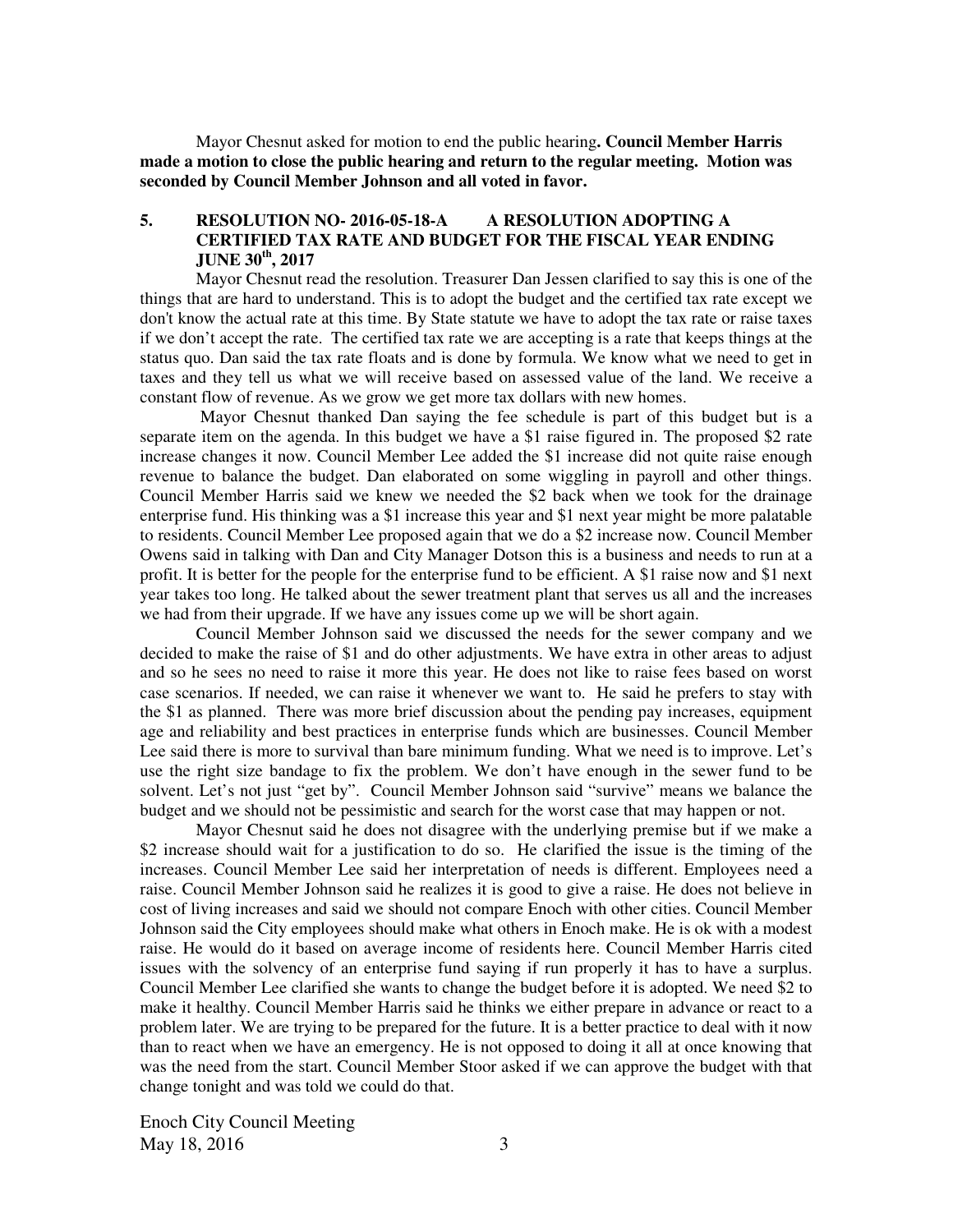City Manager Dotson said the staff perspective is that this is a business. We talk about profit and loss, not politics. The City Council looks at it as elected officials. They are the board of the company. We have \$170,000 in depreciation. That number says the quality of the product is less valuable now. Are you funding that? We are short in breakeven terms. Does a business just breakeven? No, good business practices dictate that we have savings to expand the business. Mayor Chesnut said this is an example of when a business does not cover itself then the general fund would prop it up and that practice is not sustainable. Wages are a component of this. Part of the issue is we see attrition in the City because our employees can go to Cedar to work for more money. We need to compete better but not match them. The Council has to decide in a public meeting how to cover this. Council Member Stoor said if equipment breaks, then we go into debt if we are not profitable. City Manager Dotson explained as a small town we allocate the salaries to various companies where employees split their work time. He explained how that works and there was a discussion of how equipment is paid for by the various companies who share vehicles and equipment.

Dan clarified what we are talking about is the budget and voting on revenue for that budget which is also the next agenda item. Council Member Johnson said he supports enabling the companies to be independent. At the last meeting we said \$1 was sufficient. Mayor Chesnut said it was proposed last meeting but can be changed. Council Member Johnson thinks the company should support itself however we don't hear from the public on this. Council Member Lee said she made the proposal before the public hearing. Mayor Chesnut said we did hear from the public on that \$2 increase.

**Council Member Stoor made a motion to approve Resolution No. 2016-05-18-A, a resolution adopting a certified tax rate and budget for the fiscal year ending June 30, 2017 with the condition of a \$2 fee increase to the wastewater enterprise fund. The motion was seconded by Council Member Harris and a roll call vote was held as follows:** 

| <b>Council Member Harris-Yes</b>  | <b>Council Member Stoor-Yes</b>  |
|-----------------------------------|----------------------------------|
| <b>Council Member Johnson-Yes</b> | <b>Council Member Owens-Yes</b>  |
| <b>Council Member Lee-Yes</b>     | <b>Motion passed unanimously</b> |

**6. RESOLUTION NO- 2016-05-18-B A RESOLUTION TO APPROVE AND ADOPT CHANGES TO THE ENOCH CITY FEE SCHEDULE** 

Mayor Chesnut said we talked this through in the last item and he asked for a motion. **Council Member Harris made a motion to adopt Resolution No. 2016-05-18-B, a resolution to approve and adopt changes to the Enoch City fee schedule with the amendment for a \$2 increase to the wastewater fee. Motion was seconded by Council Member Owens and a roll call vote was held as follows:** 

**Council Member Harris-Yes Council Member Stoor-Yes Council Member Johnson-Yes Council Member Owens-Yes Council Member Lee-Yes Motion passed unanimously** 

## **7. DISCUSS AND TAKE ACTION ON A CONDITIONAL USE PERMIT FOR SHANE SACKETT TO OPERATE AN AUTO REPAIR BUSINESS IN A RESIDENTIAL ZONE**

 Mayor Chesnut said the packet included minutes from the Planning Commission who determined some conditions that could be made in relation to this Conditional Use Permit (CUP) per the assignment from the City Council. City Manager Dotson asked Mayor Chesnut to give him a few minutes to clarify some things. City Manager Dotson said conditional uses in State Code require that if someone applies for a CUP and you can mitigate the problems with conditions you SHALL approve with conditions. The Planning Commission found things that could be measured and enforced. One of the challenges is our conditional use ordinance does not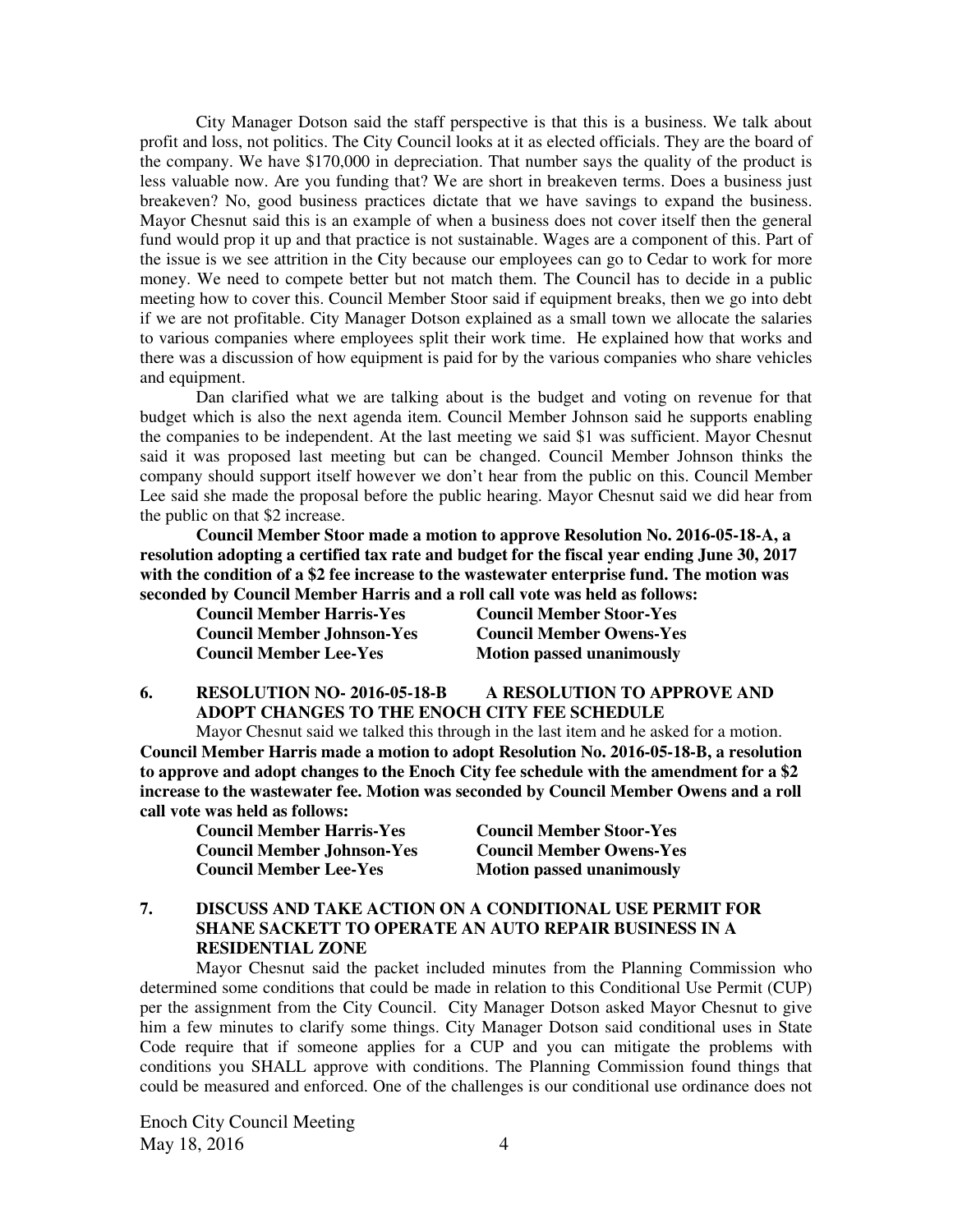comply with State code. The State code says if you put a condition on something you have to put it in writing so it is an administrative function. In our code it reads:

#### **5-3 PERMIT REQUIRED**.

(1) A Conditional Use Permit shall be required for a land use that, because of its unique characteristics or potential impact on the municipality, surrounding neighbors, or adjacent land uses, may not be compatible in some areas or may be compatible only if certain conditions are required that mitigate or eliminate the detrimental impacts.

The problem is some uses are considered not compatible such as an auto repair business in a residential zone and yet that is not what is stated in our code. Other issues with this application are that no building permit or business license can be issued until the CUP is granted. This process is challenging as both a home occupation and a land use. We made an error in our interpretation of the ordinance. City Attorney Kuhlmann concurred he also made an error on advising us on proper procedure and he apologized.

Mayor Chesnut said this means that the City Council is the appeal authority in this case and the Planning Commission is the decision making body as to whether this CUP is approved. They have done what we asked them to do by setting reasonable conditions however that is not in compliance with the code as it is now written. What needs to happen is a motion by the City Council to send it back to the Planning Commission for a final decision. And if they decide not to recommend it or if granted with conditions then it is granted and final unless an appeal is made by the applicant. The Planning Commission did what they were charged with however the City Council being the final approval body was a procedural error that we now have to correct.

 They complied with State code and their work was not in vain Council Member Harris said. City Attorney Kuhlmann said the Planning Commission did an excellent job in discussing and setting the conditions. He recommends this be sent back to the Planning Commission for a final decision. He also recommends they should approve the CUP with conditions. This action is to correct the technical error in procedure. Council Member Harris said he apologizes to the public that this matter has taken so long to sort out. **Council Member Harris made a motion to send the Conditional Use permit application back to the Planning Commission for a final decision. The motion was seconded by Council Member Owens and all voted in favor.** 

## **8. DISCUSS ZONE CHANGE FROM RURAL RESIDENTIAL (R-R-1) T0 COMMUNITY COMMERCIAL (C-C) FOR TRENT SNOW AND RYAN AND BRETT BRINDLEY FOR THREE (3) PARCELS LOCATED ON MIDVALLEY ROAD**

Mayor Chesnut said this recommendation came from the Planning Commission who held a public hearing on May 10, 2016. The minutes from that meeting and the recommendation from the Planning Commission are in the Council packet. They gave an unfavorable recommendation on the zone change. Mayor Chesnut noted the applicants are in attendance tonight and asked if the Council has any questions for the applicants. Dave Clarke, the surveyor on the zone change and Ryan Brindley, one of the owners came up and stated their request. Dave Clarke said Trent Snow contacted him to make this change and the Brindley's joined in with the process. They feel this zone change to Community Commercial (C-C) is near a major intersection in Enoch and is a good place for commercial development. It was noted the property across the street was Regional Commercial (R-C) until a recent zone change made it a residential zone.

In the public hearing three residents came in to speak against it. Mayor Chesnut said we received an unfavorable recommendation from the Planning Commission and their opinion carries a lot of weight. Ryan Brindley said the proposed use is for storage units on his lot. One resident who was opposed owns land next to his brother's lot and folks mentioned they don't want this business in a residential area. He added they have other storage units in Cedar City and if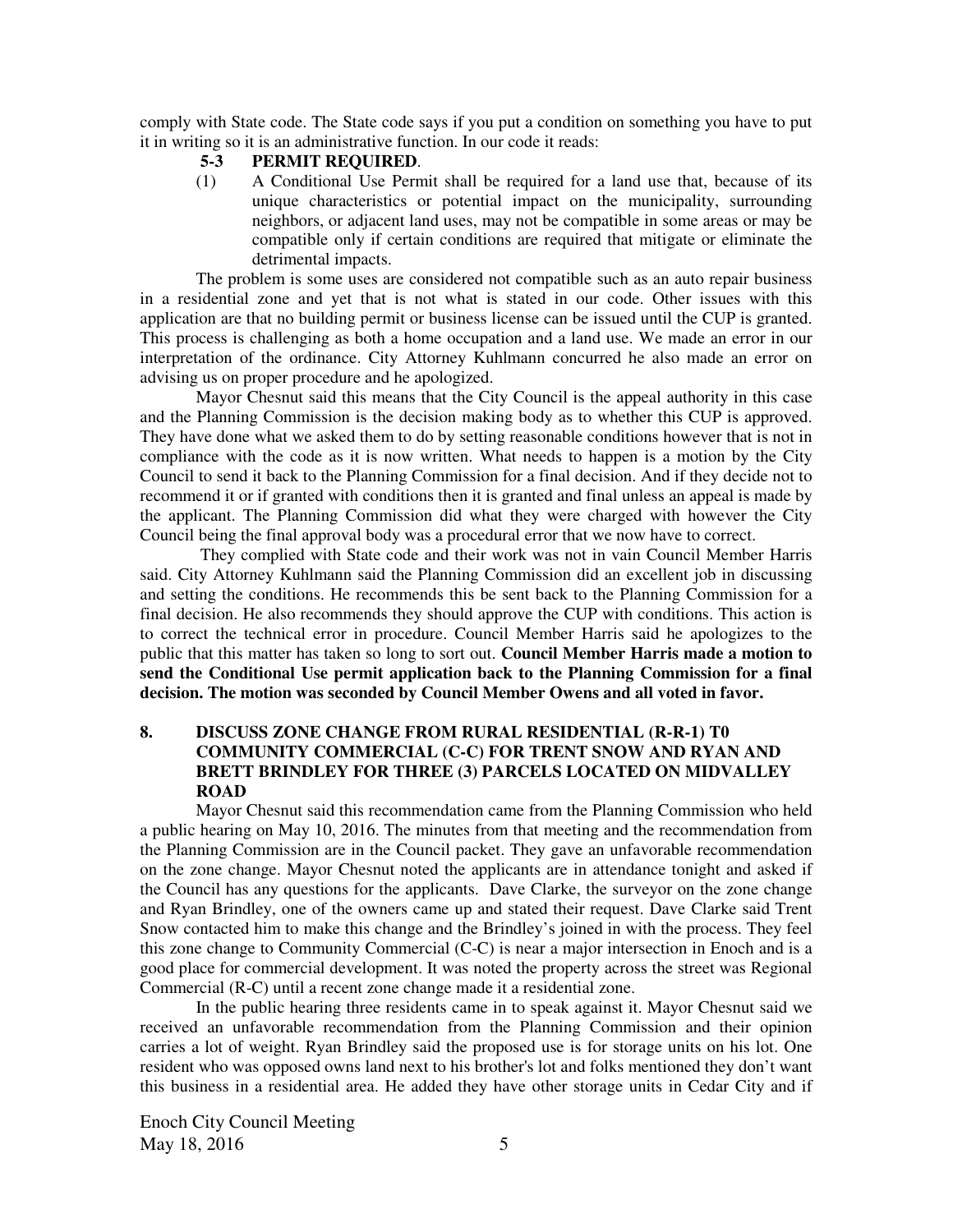done to standard it would not look like an industrial park. He said they do fit into residential areas and he is willing to put up a wall so people would feel more favorable about the storage units. They bought these lots knowing it was surrounded by residential. He added this would bring in tax money and he would work with City Manager Dotson to set it up as nice storage units so the look of it would not be offensive to the community.

Mayor Chesnut said some Planning Commission members are here tonight and he asked Debra Ley to recount the discussion from the Planning Commission meeting. She said she has a conflict and another Commission member is also an adjacent property owner. They bought their property knowing this was a residential area. In other areas of the City where storage units are located the residential homes went in after the storage units were in place so the buyers knew what they were buying into. This application plops commercial development into the middle of residential and that is not acceptable in the residential zone.

John Horstdaniel, Planning Commission member said he feels the storage units would be detrimental. As a retired burglary detective he has seen that one of the biggest areas for burglaries are storage units. No matter the cameras and all the surveillance, that type of business draw thefts. He described how the crime is typically committed. He said he has a problem due to that. Also lighting at nighttime could be an issue for residents. The residents were there first and have the right to have it remain a residential area.

There was more discussion of the road access and the requirement for a solid wall between residential and commercial zones. City Manager Dotson said the Snow property has not determined any plans for its use. The owners went together in this application because the lots were adjacent. Council Member Lee said the general long term plan is to extend trails and the walking path up to Highway 91 and across to the Rec Complex. This is residential now and she has a conflict with it becoming a commercial area. This is also a rural area and this decision affects the future so she is looking at it that way also. We do need more commercial business but this is not the right place for it in the middle of a residential area. Council Member Johnson said he looked at it and this has been empty for a long time. He is for private property rights and thinks we need consistency in our decisions. People bought in a residential area and they think they trust the City officials to be consistent however that is not necessarily true. Councils can and do change things in the best interest of the City. He said he has a problem with zoning period and would like to see public pressure govern here. If we have zoning people should be able to count on it. Council Member Stoor said as discussed this is residential and there might be a better place for commercial elsewhere.

# **9. ORDINANCE NO. 2016-05-18 AN ORDINANCE AMENDING THE GENERAL PLAN LAND USE MAP AND THE ENOCH CITY ZONING ORDINANCE ZONING MAP BY CHANGING THE ZONING FROM RURAL RESIDENTIAL (R-R-1) TO COMMUNITY COMMERCIAL (C-C) FOR THREE (3) PARCELS LOCATED ON EAST MIDVALLEY ROAD**

Mayor Chesnut asked for a motion. **Council Member Johnson made a motion to approve Ordinance No. 2016-0518, an ordinance amending the General Plan Land Use map and the Enoch City Zoning map by changing the zoning from Rural Residential (R-R-1) to Community Commercial (C-C) for three (3) parcels located on East Midvalley Road. There was no second to the motion so motion failed.**

## **10. PUBLIC COMMENTS-** Mayor Chesnut invited public comments.

John Horstdaniel said he wants to thank the City Council on the \$2 increase. He said he is retired PD and we just lost three really good officers who went elsewhere for better pay. A little pay raise may have kept them here.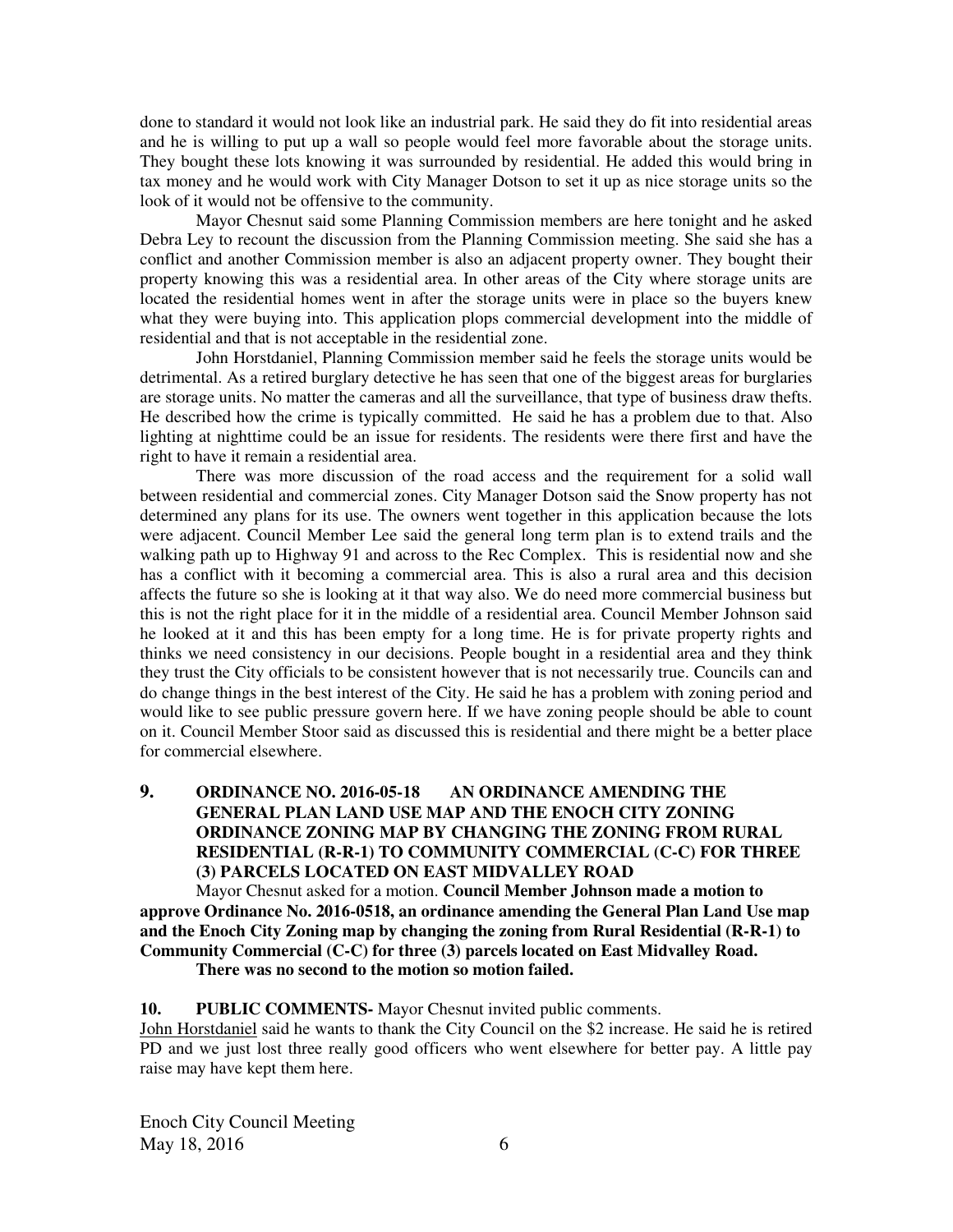Betty Talbot said she lives on Driftwood next door to Shane Sackett. She has ill feelings about this process. The residents came to say why they did not want this business in the residential area. She does not understand all the codes and laws and this seems to go against what we have in the ordinance. They chose to live here and live by the laws and that is not being done by others. It was said if you vote it down the lawyers will sue you. The code says that an auto mechanic should not be allowed in the residential area and she does not understand why the City Council does not follow the code. The residents have been to four meetings and she is disappointed in Enoch City. She is also not against Shane but they disagree with it. This is affecting their health. Nothing has changed over there but Shane has lowered the volume so this went through. *Mayor Chesnut explained that the instruction we were given was not correct at the time. The City Council sent this back to the Planning Commission because we understood we have to grant the CUP if conditions can be set to mitigate problems. The Planning Commission can deny a CUP but they have to make the decision. We have to do the process rights so this is going back to the Planning Commission. If Shane is unhappy he can appeal to the City Council. Tonight we are trying to correct the mistake and the community needs to know we are trying to fix this and do it right. City Manager Dotson explained the law in more detail saying, if they find conditions that can be measured that satisfies the issues then they SHALL put those conditions on the business. If there is non-compliance then the CUP can be pulled and the license revoked and then the law allows us to shut it down. If they can mitigate issues they must do so per the law.* Betty said she has to live next to this and it is not right.

Connie Hurley and she lives here and owns several residences for rentals in Enoch for lower income residents. One rental is across the street from Shane and her concerns are this is a family neighborhood and there are children all over and this business brings in people that don't belong in the neighborhood. There are commercial areas in other places and this should not be allowed near homes.

Darla Park said she understands this error and it is a learning tool. As Betty stated there is not any conditions that could make this business acceptable. He should not have been allowed to apply as he already broke the law he should not be granted this permit. He has built over the easement without a building permit. *City Manager Dotson said we made a mistake in that we did not take care of it two years ago but it was not a mistake to let him apply. Mayor Chesnut concurred this has been very emotional and that is one reason we want to do it right so it will be airtight for everyone.* Darla said people should not break the law and run a business unlicensed and build a building without a permit. They deal with noise and the illegal building and he was still allowed to apply for the conditional use permit.

Shane Sackett said his business license was with Cedar City. He is aware of what is going on with the easement and there are no utilities on his building site. This is his dream to use his garage and he is sorry this has taken so long. He said let the Lord's will be done and he has a right to do this. Now that he understands their issues he is trying to fix it.

## **11. COUNCIL/STAFF REPORT**

Earl Gibson reported they are test pumping the new well and will know what it will produce soon. Dan Jessen said he is glad to move ahead with the budget for next fiscal year.

City Manager Dotson said we have had a request from a resident for the City to abandon a five foot walkway between her property and another property. That will come to the Council on the next agenda. He reported on June  $11<sup>th</sup>$  there will be land use training in St. George from 9:00am to noon and all invited to go to that. He noted that many municipalities have inconsistencies with their conditional use permits. The ULCT and property rights ombudsman are working to help recommend changes to get codes in line with State law. He reported the 4<sup>th</sup> of July the race path is on the website and the running club site. There will be a parade and we are seeking float entries. The cars in the car show will be in the parade that ends at Old Enoch Park. Hot dogs will be